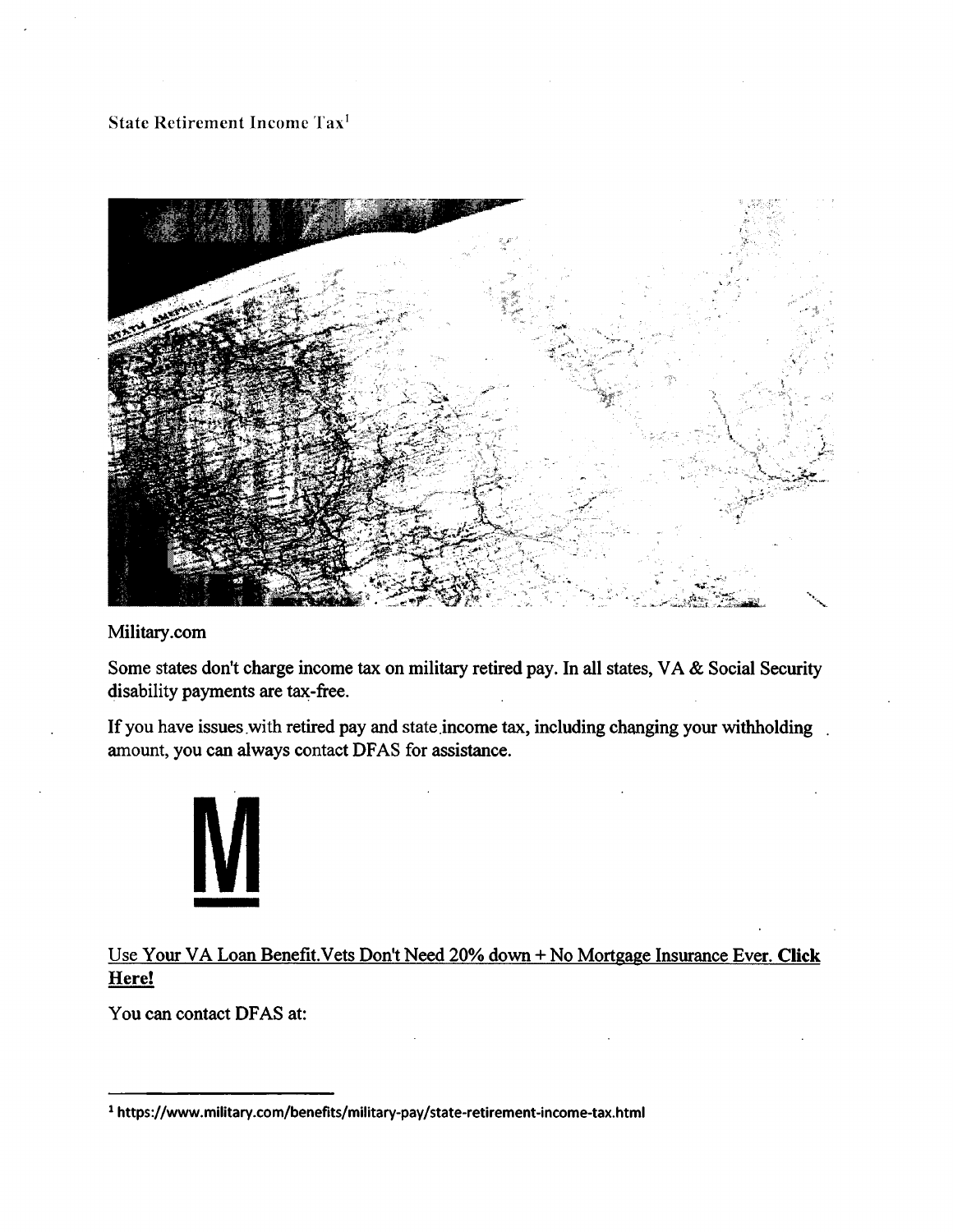| Defense Finance and Accounting Service              |                                                                                              |                           |
|-----------------------------------------------------|----------------------------------------------------------------------------------------------|---------------------------|
| US Military Retirement Pay                          |                                                                                              | $\sim$ f <sup>nt(u)</sup> |
| 8899 E 56 St                                        | 44 States offer Suiter                                                                       |                           |
| Indianapolis, IN 46249-1200                         |                                                                                              |                           |
|                                                     |                                                                                              |                           |
| Phone: 800-321-1080                                 |                                                                                              |                           |
| STATES WITHOUT PERSONAL INCOME TAX<br>$\mathcal{L}$ |                                                                                              |                           |
|                                                     | Alaska, Florida, Nevada, South Dakota, Texas, Washington and Wyoming do not have a           |                           |
|                                                     | personal income tax. Two others, New Hampshire and Tennessee, tax only dividend and interest |                           |
| income.                                             |                                                                                              |                           |

## STATES THAT DON'T TAX MILITARY RETIREMENT PAY

The following states do not tax retired military pay.

 $\mathfrak{g}_i$ 

| Alabama                                 | Iowa $\frac{1}{2}$                     |          | Minnesota Pennsylvania $25$                |
|-----------------------------------------|----------------------------------------|----------|--------------------------------------------|
| Arkansas (effective 2018) Kansas $\ell$ |                                        |          | Mississippi West Virginia (effective 2018) |
| Connecticut                             | Louisiana $\zeta$ New Jersey Wisconsin |          |                                            |
| Hawaii                                  | Maine $\frac{6}{6}$                    | New York |                                            |
| <b>Illinois</b>                         | Massachusetts Ohio $q\varphi$          |          |                                            |

## STATES WITH SPECIAL MILITARY RETIREMENT PAY EXEMPTIONS

The following states have special provisions for military or public pensions:

| Arizona <sup>1</sup>           | Indiana <sup>7</sup> $\frac{2}{1}$                              | North Carolina <sup>13</sup> $\vec{z}$ |
|--------------------------------|-----------------------------------------------------------------|----------------------------------------|
| Arkansas <sup>2</sup> $\sim$ 9 | Kentucky <sup>8</sup> $\rightarrow \sim$ Oklahoma <sup>14</sup> | $\rightarrow$ 3.2                      |
| Colorado <sup>3</sup> 30       | Maryland <sup>9</sup> $\overline{3}$ Oregon <sup>15</sup>       |                                        |